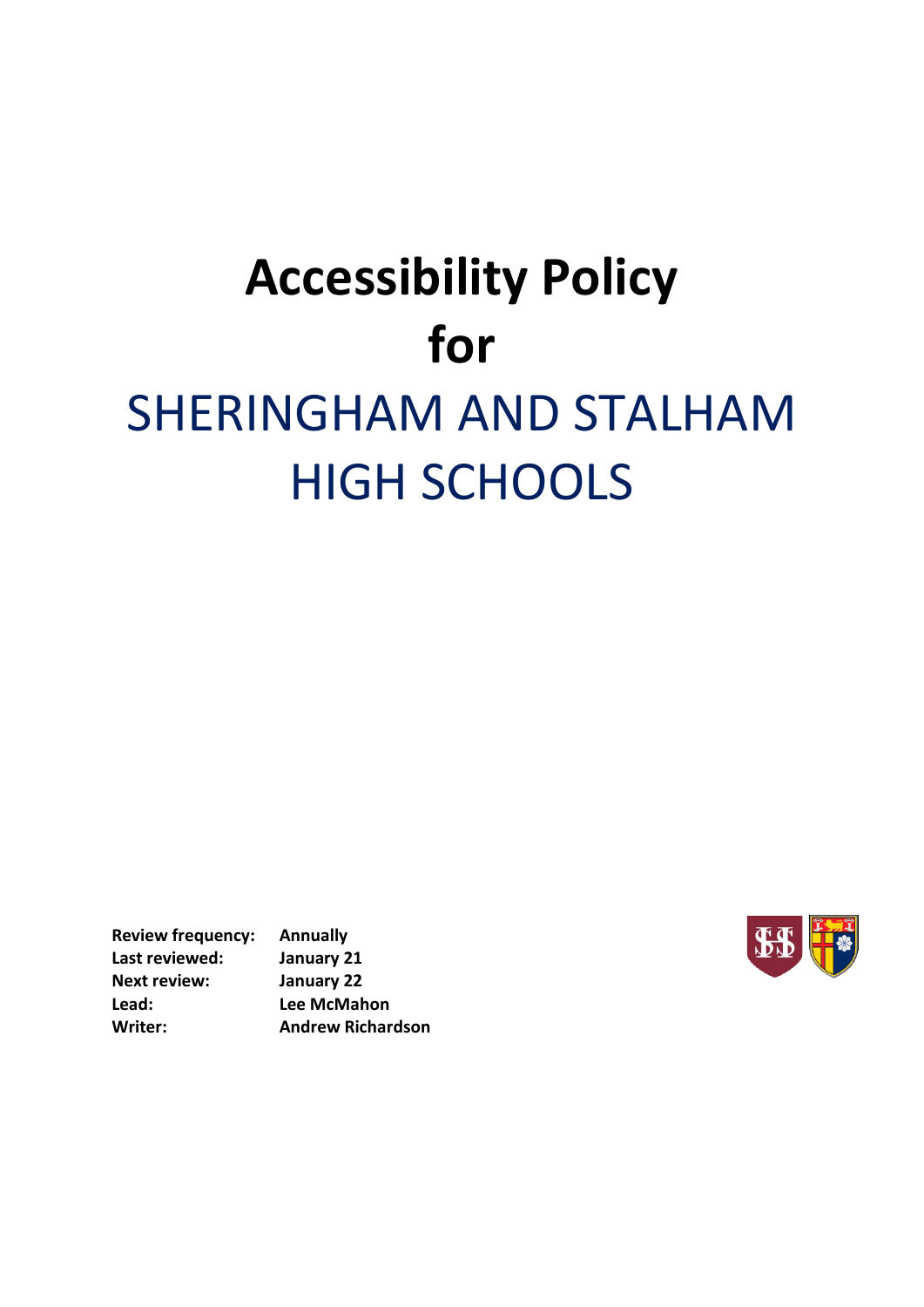#### **1. Purpose of this Policy and Accessibility Plan**

At Stalham High School, and Sheringham High School and Sixth Form we are committed to ensuring equality of opportunity for all.

We aim to develop a culture of inclusion and diversity in which people feel confident about disclosing their disabilities in the knowledge that they will receive a positive and supportive response which facilitates their full participation in the range of activities offered by the Schools. We believe in 'Success For All' and that diversity is a strength, which should be respected and celebrated by all those who learn in, work in, and visit our learning communities.

#### **2. The Disability Equality Duty (DED)**

#### *Background Information*

This Accessibility Policy pays due regard to government law and local directives, including the Equality Act (2010) and the Children and Families Act (2014) Part 3 which links in to the SEN Code of Practice (2014) (and to past legislation, including the Disability Discrimination Act of 1995, the SEN and Disability Act 2001).

#### *Definition of Disability*

The Disability Discrimination Act of 1995 defines a person with disability as someone who has, 'a physical or mental impairment which has a substantial or long-term adverse effect on his or her ability to carry out normal day-to-day activities'.

The Special Educational Needs and Disability Act (SENDA) 2001 extended the Disability Discrimination Act (DDA) of 1995 to cover education. Since 2002 the School's Governing Body has had three key duties towards students with disabilities under Part 4 of the DDA, which are: i. Not to treat students with disabilities less favourably for a reason related to their disability ii. To make reasonable adjustments for students with disabilities to ensure that they are not at a substantial disadvantage, and

iii. To plan to increase access to the physical environment, the curriculum and written information (documented in an Accessibility Plan).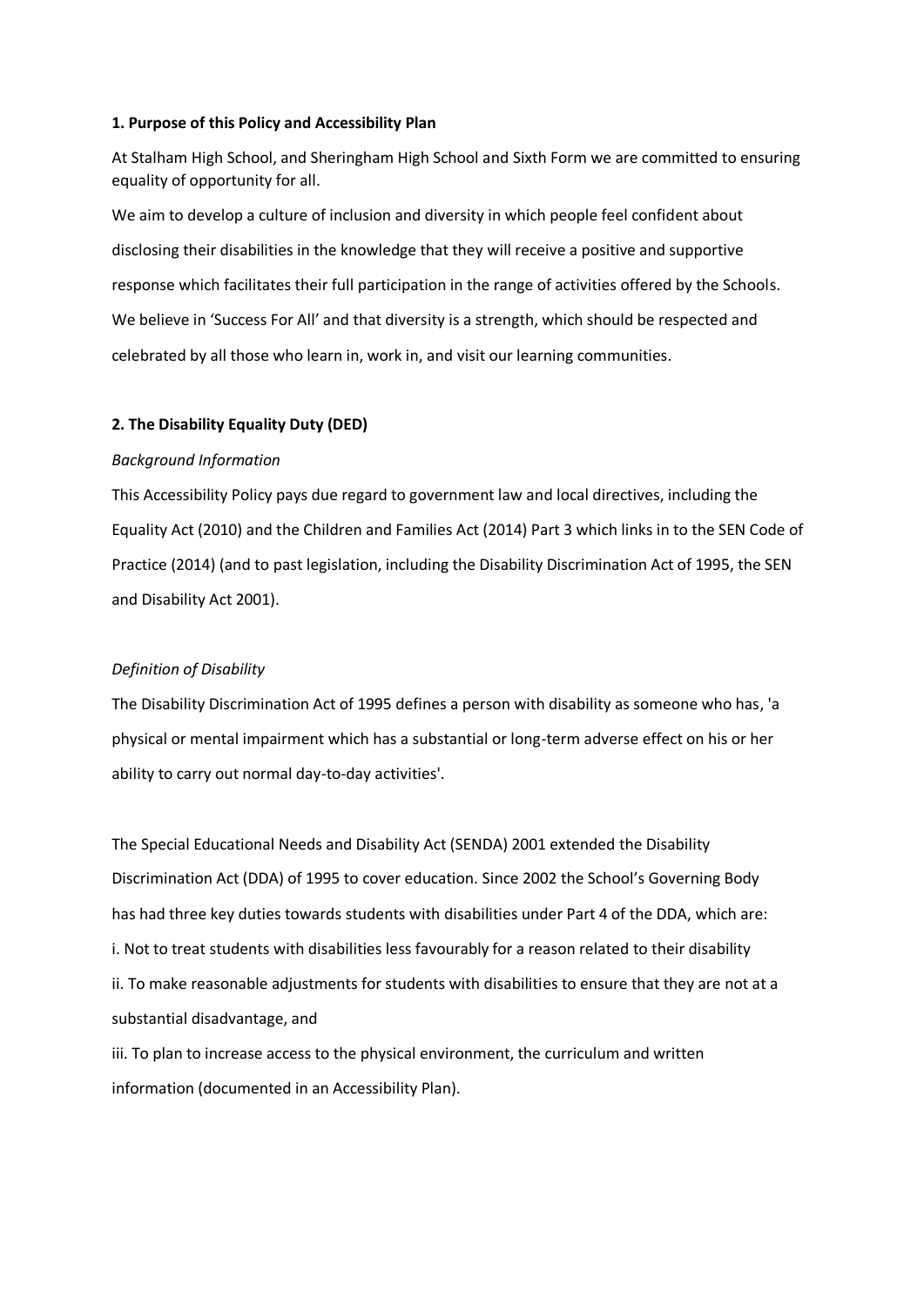The Disability Discrimination Act of 2005 extended the definition of disability to include people with a hearing or visual impairment, cerebral palsy, muscular dystrophy, mental health issues and incontinence. People with attention deficit hyperactivity disorder (ADHD), autistic spectrum disorder, Down's Syndrome and hydrocephalus are included. Medical conditions such as cystic fibrosis, severe asthma, diabetes, cancer, multiple sclerosis, epilepsy, sickle cell anaemia and human immunodeficiency virus (HIV) are deemed disabilities. Facial disfigurement, severe dyslexia, gross obesity and diagnosed eating disorders are all included. If a person has been disabled in the past (for example, those who have recovered from cancer, or people with a history of mental illness), then they are still covered by the legislation for the rest of their life.

#### **3. The Duty**

The Disability Discrimination Act (DDA) of 2005, whose principles are replicated in the 2010 Equality Act, places a general duty on Schools, requiring them to have due regard to the following when carrying out their functions as employers, as providers of education and associated services and as providers of services to the wider community:

- Promoting equality of opportunity between people with disabilities and other persons
- Eliminating discrimination that is unlawful under the DDA
- Eliminating harassment of people with disabilities that is related to their disability
- Promoting positive attitudes towards people with disabilities
- Encouraging participation in public life by people with disabilities
- Taking steps to take account of people with disabilities even where that involves treating people with disabilities more favourably than their non-disabled peers.

This general duty is also known as the Disability Equality Duty (DED).

A specific duty under the 2005 legislation requires all Schools to produce a Disability Equality Scheme and an associated action plan covering a three year cycle.

#### **4. Unlawful Discrimination**

Stalham High School, and Sheringham High School and Sixth Form will ensure that discrimination is avoided in:

- the selection, appointment and promotion arrangements for staff;
- staff conditions of service;
- staff training;
- the arrangements for determining student admission;
- the terms on which admission is offered;
- refusing or deliberately omitting to accept an admission application;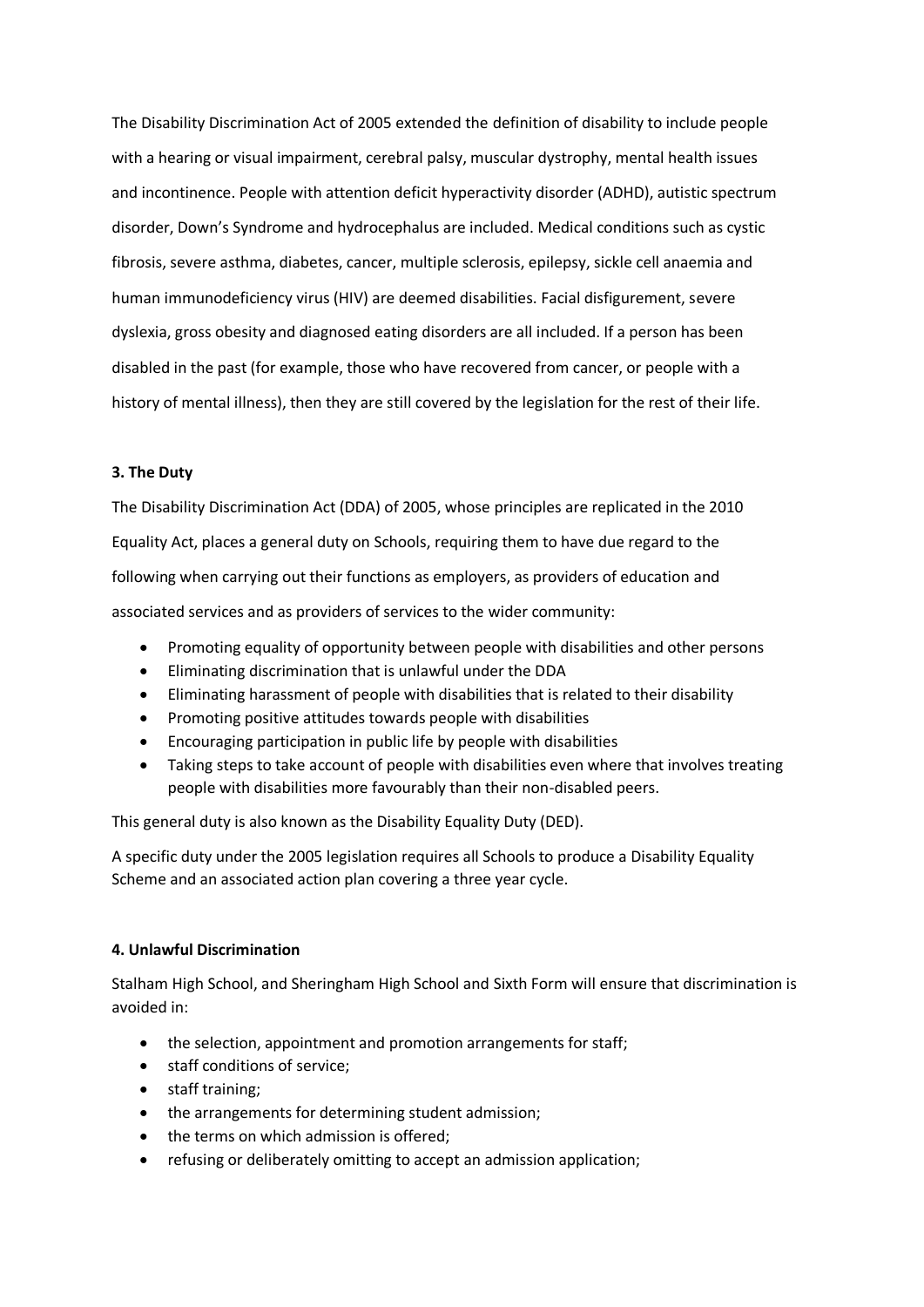- provision of education or associated services (including educational visits, extracurricular activities and youth service activities);
- exclusions.

#### **5. Students**

Stalham High School, and Sheringham High School and Sixth Form fully supports the vision that:

We believe that all students have the right to be healthy, happy and safe; to be loved,

valued and respected; and to have high aspirations for their future.

Inclusion is the process of taking necessary steps to ensure that every student is given

equality of opportunity to develop socially, to learn and to enjoy community life.

Every effort will be made to ensure that 'reasonable adjustments' are made to

accommodate students with disabilities, while bearing in mind the interests of other students.

The Schools are required to make under the terms of SENDA 2001;

- Improvements in access to the curriculum for students with disabilities;
- Physical improvements to increase access to education and associated services (e.g.

extra – curricular activities); and

 Improvements in the provision of information in a range of formats for students with disabilities.

There is an additional requirement for Schools to explore whether or not students with behavioural issues may or may not have an underlying disability leading to this. For example, the following can be underlying reasons for poor behaviour; mental illness, mental health problems, learning difficulties, dyslexia, diabetes, epilepsy.

 The Schools will take into account all these requirements when considering the inclusion and treatment of students with disabilities in the Schools.

(N.B. Behaviour difficulties arising from social or domestic circumstances are not covered by the Act).

#### **6. Students - Education and Associated Services**

The Schools will examine each individual case to determine the best adjustments that can be made to accommodate every individual's needs.

The Schools aim to fulfil the requirements of the legislation to make 'reasonable adjustments'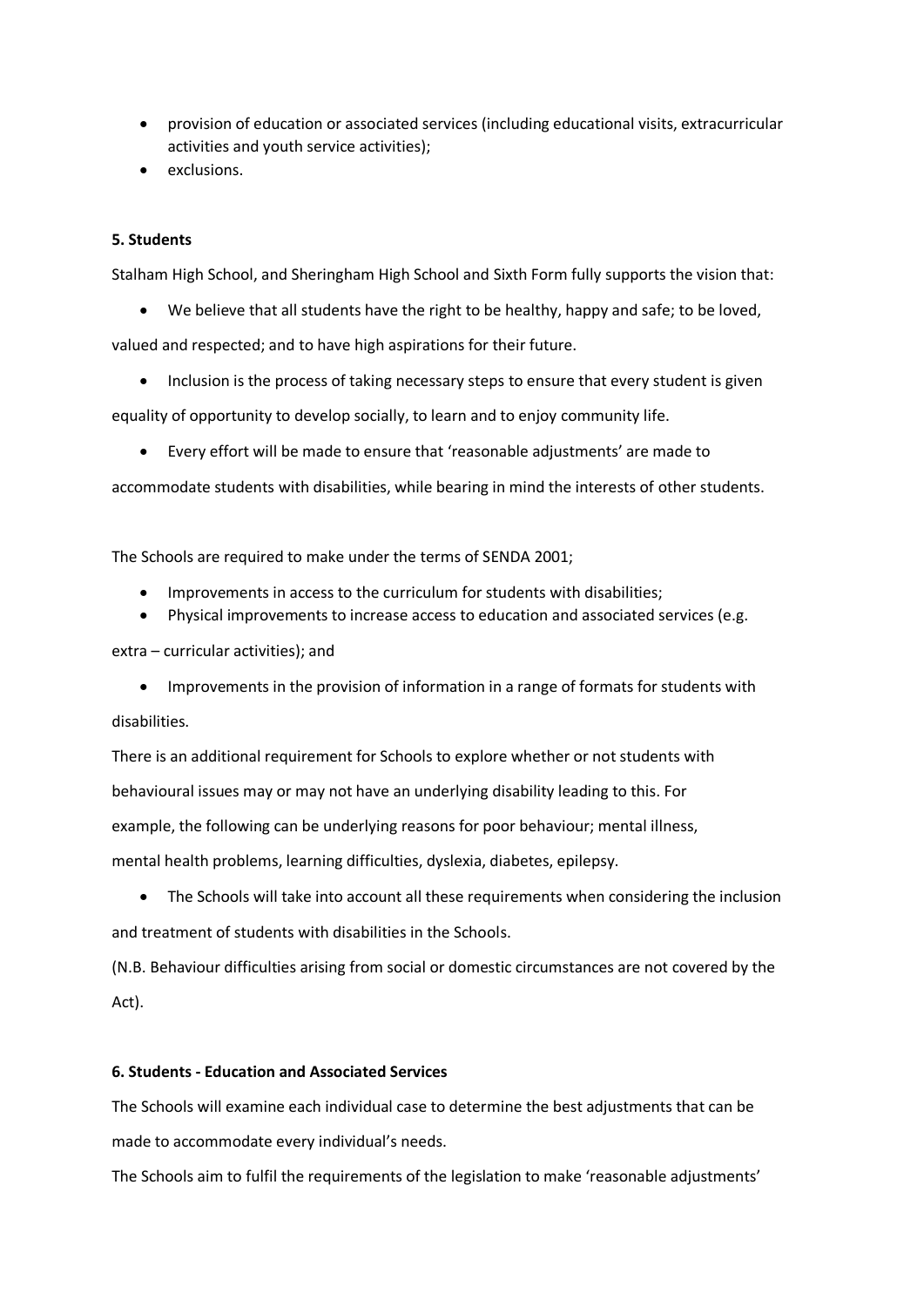for students with disabilities, to enable them to have access as far as is reasonably practicable,

to the Schools' premises, facilities, curriculum and associated services.

All relevant information is recorded on the individual's School records (staff or student).

A review will be held at least annually as part of the annual Performance Management

programme in the case of staff, or as part of the whole School review process and the annual

special needs review, in the case of students.

Risk assessments will be carried out on behalf of staff with disabilities, students and visitors on

an annual basis, and as circumstances change. These risk assessments will be the responsibility of;

- the line manager in the case of a new member of staff
- the Special Educational Needs Co-ordinator (SENCO) or delegated staff member as appropriate for students
- the member of staff that the visitor has come to see or the person with whom they will be working.

#### **7. Action on Transfer into the Schools and Thereafter**

- At transfer to Stalham High School, and Sheringham High and Sixth Form, the Exec/HT will allocate liaison time with designated staff for students with disabilities and their families to ensure that the student's educational needs and the School's requirements are fully understood by staff at the feeder school, parents/carers, and student, and to ensure that there is a smooth transition.
- The Trustees/ governors will make available to parents/carers information relating to the Accessibility Plan, how the Schools help students with disability gain access to the curriculum, what the Schools do to ensure fair treatment for students with disabilities.
- Stalham High School, and Sheringham High School and Sixth Form will continue to ensure close liaison with families of all students with disability through the provision of staff by the Exec/HT (e.g. SENCO, appropriate Learning Support Assistants, Assistant Headteachers, Deputy Headteacher (Support and Guidance), Student Managers & Form Tutors).
- Wherever possible, information for home will be provided in different formats if requested.

#### **8. Achievements of Students with Disabilities**

Records are kept of all students' achievements including those with Special Educational Needs

(SEN) and/or a disability.

#### **9. Educational Opportunities available to Students with Disabilities**

Alternative provision to access all areas of curriculum teaching will be put in place if a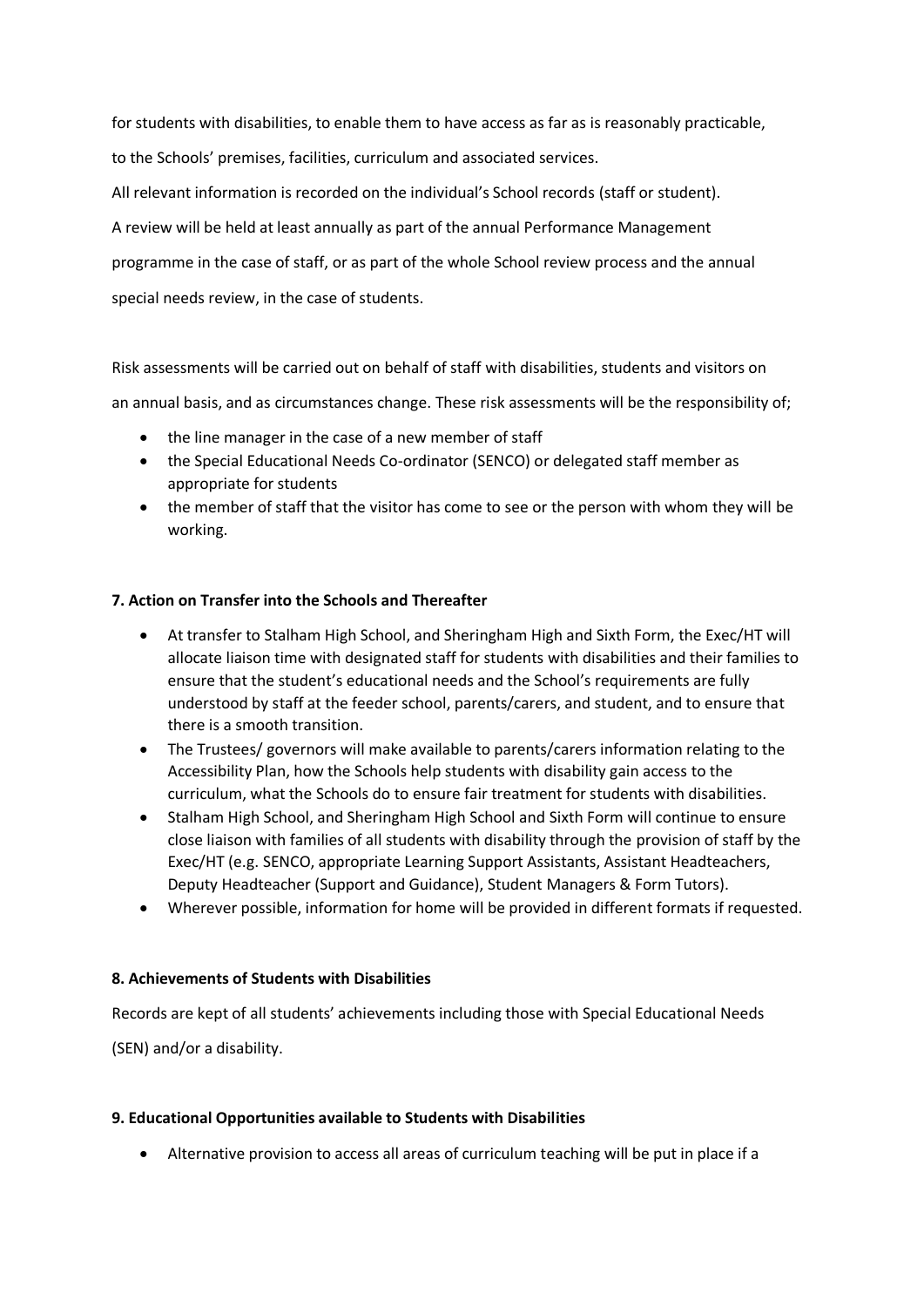student is physically unable to go to class.

Wherever possible, an alternative location will be found off site if specific teaching

requirements cannot be accessed at Stalham High or Sheringham High.

All students have the right to attend all trips and residential visits. This will be achieved

through careful consultation with parents/carers, planning, funding and adequate staffing of visits.

- Stalham High School, and Sheringham High School and Sixth Form will ensure, as far as reasonably practicable, that students and staff with disabilities are given access to off-site activities organised by the School. This responsibility lies with the EVC.
- In all teaching and learning activities a full range of teaching and learning styles will be explored to ensure that no student is excluded from learning.
- Where possible, technological solutions will be explored and where possible adopted to enhance the experience for students whose disability significantly inhibits access to learning in class access.
- Careers guidance will be offered so that students with disabilities have the same opportunities to access careers advice. For students with an EHCP, this Careers and Guidance advice will begin at their Year 9 review forming their transition plan.
- Access arrangements will allow equal access to examinations, so that students can fulfil their potential.
- Students will be entered for the level of examination which is appropriate for their level of ability.

## **10. Sensory Support**

The Schools will make provision to enable those with sensory support needs to access the full curriculum, for instance by providing documents in alternative formats, and by considering classroom seating and accommodation arrangements.

## **11. Parents with Disabilities**

The Schools will meet the needs of parents and carers with disabilities wherever possible,

for instance by providing documentation in alternative formats if requested or lift access to upper floors.

- Parents' Evenings will be held principally in the Hall, Refectory and/or Gym to allow for ground floor access. Such evenings may be held remotely by mutual agreement.
- Parents may also request, in advance, to have a meeting with a teacher in a classroom (Room 7 at SHS) which has a hearing loop installed or by remote means where sufficient notice is given.

## **12. Involvement of people with additional needs in developing the policy**

As we look to develop our commitment to equality, we will continue to consult with: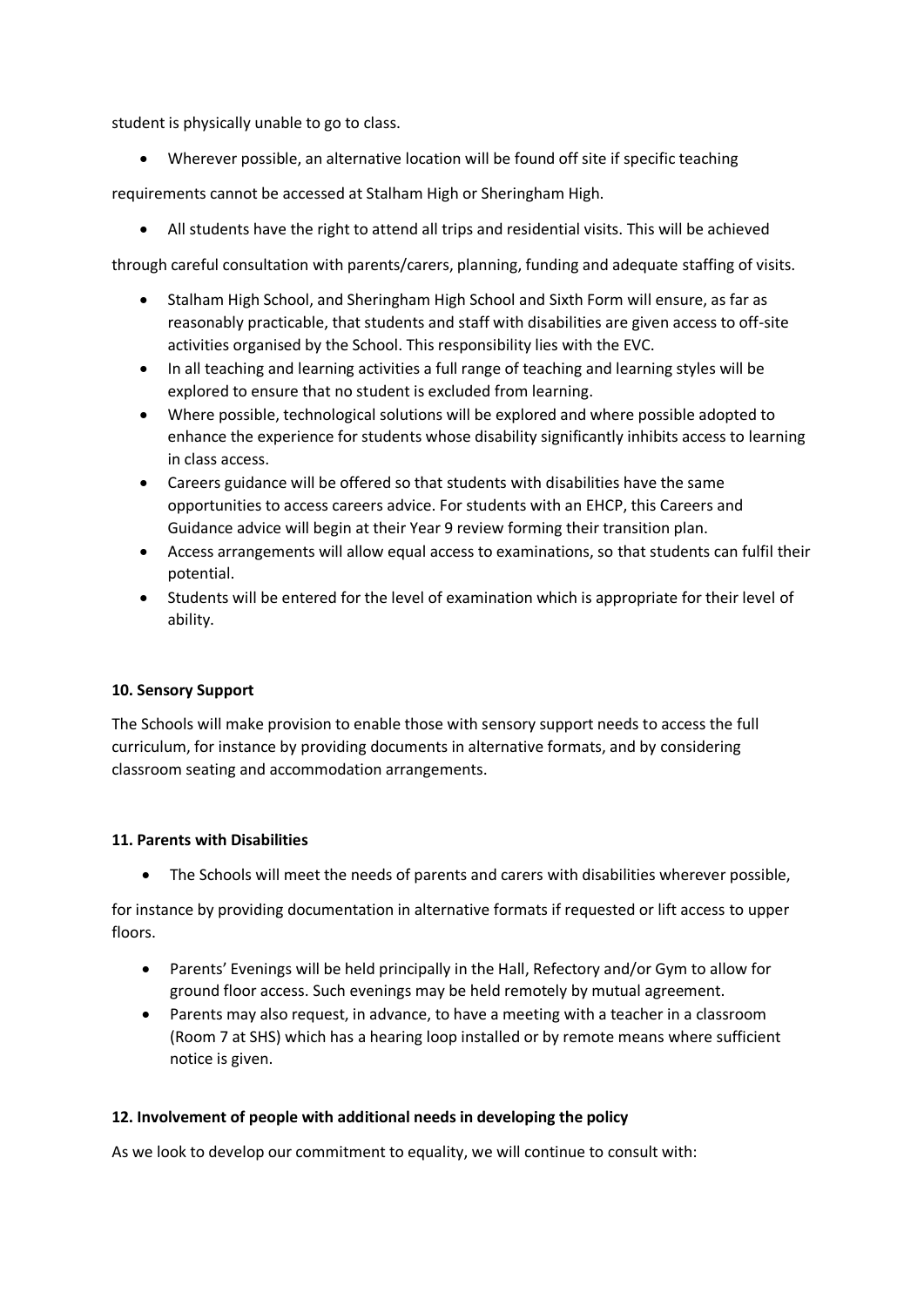- parents/carers of students with disabilities who would like to come to Stalham or Sheringham High and/or Sixth Form, to identify particular needs and to ensure that, where possible, these are met;
- students themselves to ensure that all of their needs are being met;
- outside agencies;
- the Health and Safety Executive in order to ensure that any modification of the buildings does not contravene legislation to protect any students, staff, or visitors to the Schools.

We will continue to use these mechanisms for consultation in the future but will also seek to

widen the spectrum of those consulted, specifically:

through encouraging students with disabilities to have representation on the School

Council.

through whole-School surveys of student and parent opinion.

#### **13. Recruitment, Development and Retention of Disabled Employees**

#### *Recruitment and development of Staff*

The Schools follow statutory procedures in the recruitment and development of teaching and support staff to ensure equality of opportunity in;

- in teaching, teaching support, administrative support and site support roles;
- at all levels of seniority in the Schools;
- as permanent or temporary members of staff, full-time or part-time or casual staff;
- in training and professional development opportunities;
- in disciplinary and capability procedure.

The application form used specifically requests disclosure of disability information which is then recorded within Schools on appointment. This is used to inform suitable provision for the successful applicant.

Wherever possible the timetables will be adjusted to reflect the needs of members of staff with disabilities. Other appropriate adjustments may be made as agreed between the member of staff, their Line Manager and the Leadership Team.

Within the constraints of financial resources the Schools aim to make adjustments to the premises and/or teaching locations to enable the member of staff to act effectively. The Schools value the wellbeing of all members of staff. The Schools actively support and contribute to any access to work resources that are recommended as a result of a referral to Occupational Health. Support will be provided to enable staff with disabilities to return to work or continue in service and this will also be analysed at annual review.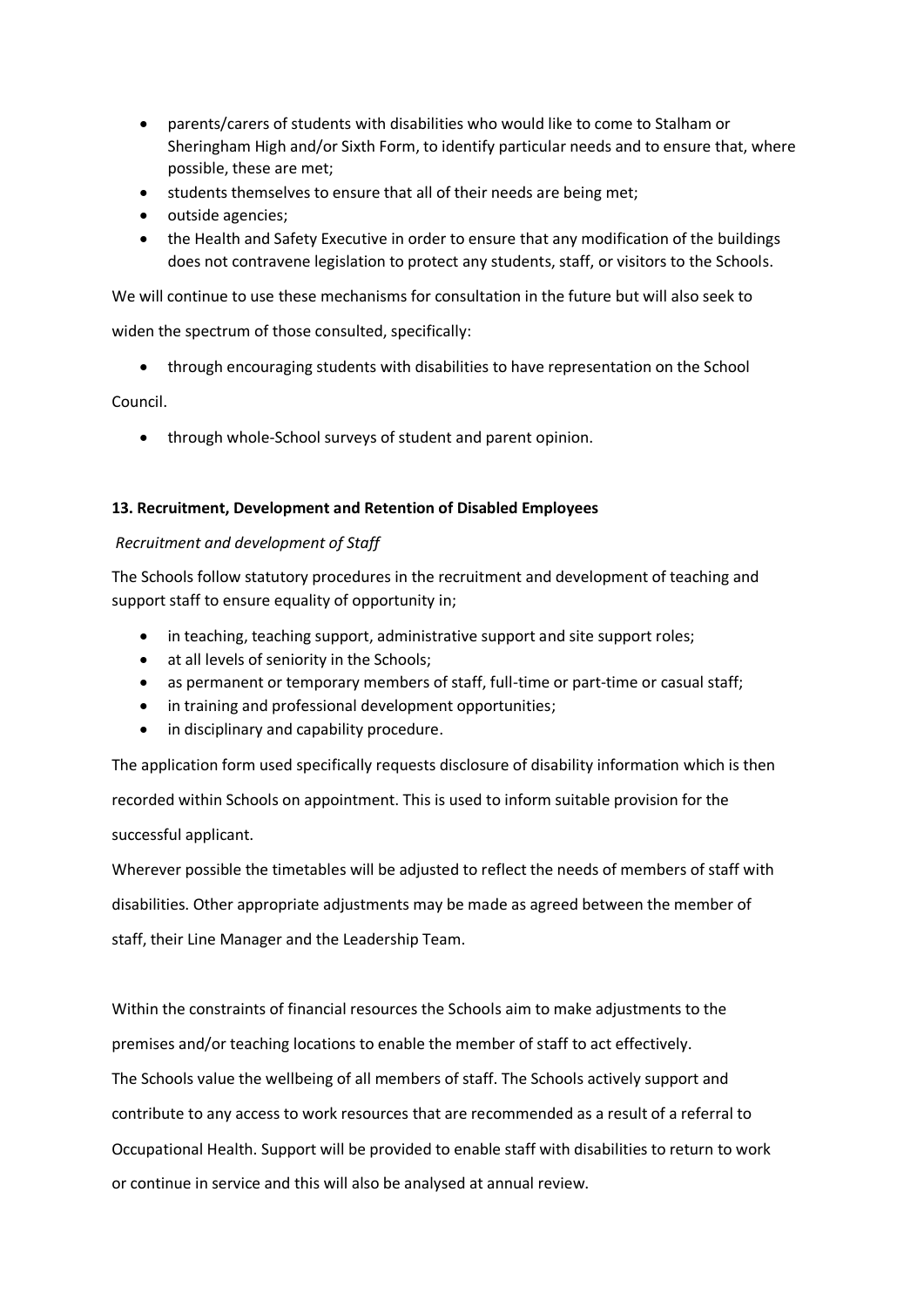## **14. School Environment**

We are continuing to make reasonable adjustments to make our site as accessible as possible, whilst recognising that there is a variety of buildings from several different historical periods which together might compromise access around the Schools. Following consultation, the Accessibility Plan has been drawn up to drive ongoing improvement. This plan is subject to regular review by the Senior Leadership team and consultation with Site managers and Trustees.

#### **15. School Facility Lettings**

Stalham High School, and Sheringham High School and Sixth Form make facilities and resources available on a lettings basis to all members of the community. There is a managed system of hiring facilities. The responsibility for allocating groups to suitable spaces lies with the Trust Business Manager.

#### **16. Contractors and Procurement**

The Schools will ensure, as far as reasonably practicable that, when procuring services and supplies, all goods are fully accessible for all users of the Schools' facilities. This specifically relates to IT products including software and hardware. The Schools will make all reasonable adjustments to ensure that all users of School facilities are able to properly enjoy and utilise the Schools' grounds, buildings and equipment.

Stalham High School, and Sheringham High School and Sixth Form will ensure, as far as reasonably practicable, that contractors with disabilities are given access to procurement routes and equal opportunity to perform services and provide goods to the Schools. A contractor would not be refused an opportunity to take part in a tender or quotation based on their disability.

## **17. Discrimination in Admissions**

The Trustees/ Governing Body ensures that students with disabilities are not discriminated against:

- through the criteria determined for admission to the Schools, or
- by refusing an application from a disabled person for admission to the School, based on their disability.

#### **18. Eliminating Harassment and Bullying**

Stalham High School, and Sheringham High School and Sixth Form strive to achieve a positive, encouraging atmosphere conducive to nurturing positive attitudes towards all people with disability of any sort.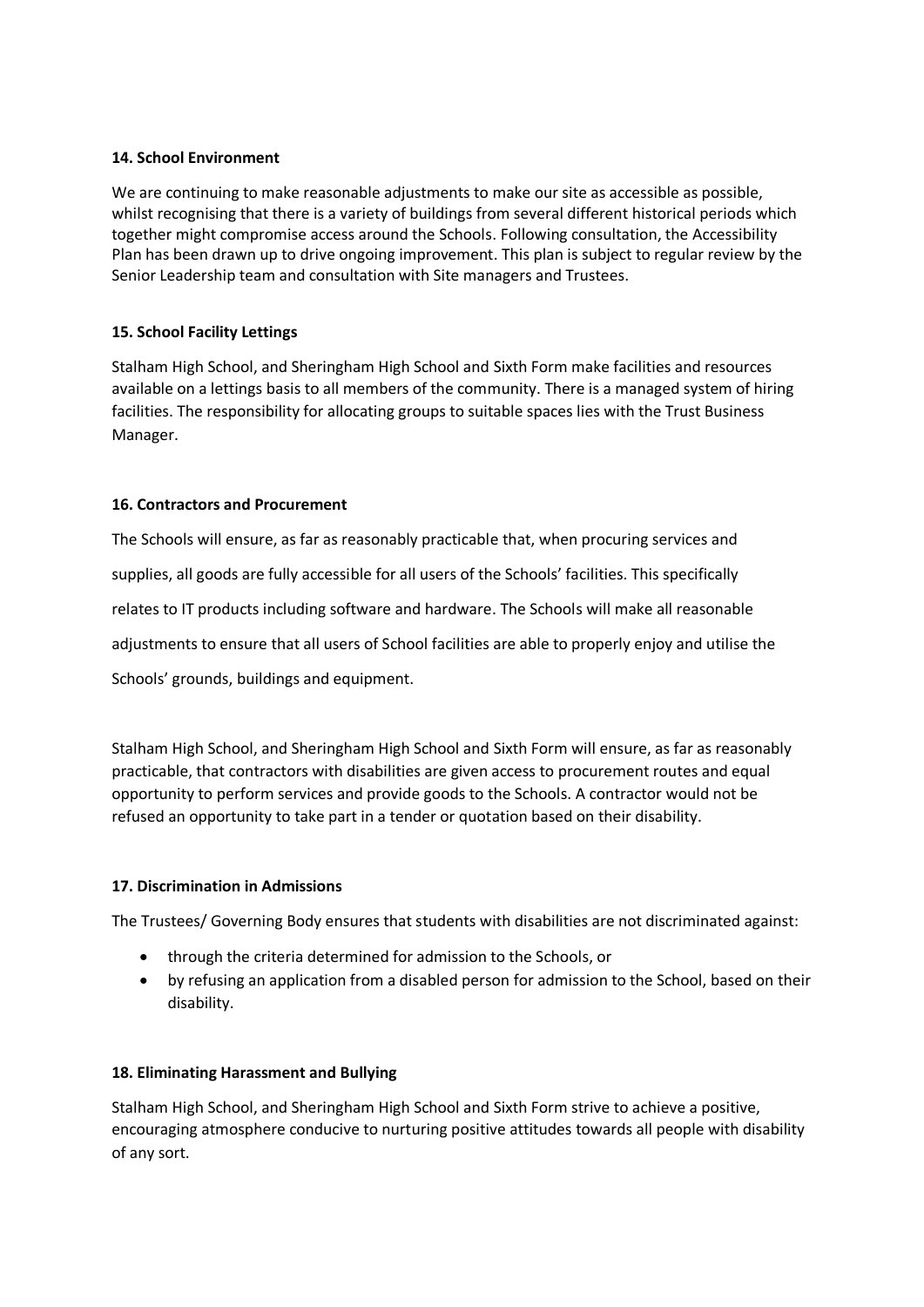Should incidents of bullying/harassment occur they will be dealt with in line with the sanctions set out in the Behaviour and Inclusion Policy.

Details of bullying incidents involving students with disabilities are to be found in the Bullying Log and Behaviour Grid. Bullying incidents are recorded and categorised as being racist, sexist, homophobic or based on a student's additional needs.

The Trustees/ Governing Body will take positive action against any employees, students or other person (visitors / volunteers) who are involved in the harassment of another employee, student or other person. All members of the School community i.e. employees, students or others have a duty not to harass others on the grounds of their disability (or any other grounds recognized by the law), and to report instances of harassment to the Headteacher/ Head of School or, in the case of harassment by the Headteacher/ Head of School, to the Chair of the Trustees/ Governing Body.

## **19. Membership of the Trustees/ Governing Body**

All nominations received to become a member of the Governing Body are given equal regard. Representatives with disabilities are welcome and proceedings are made accessible.

## **20. Training**

Appropriate training, guidance and information is available for staff, governors and students to further the understanding and implementation provision for all. The SENCO and Senior Team are responsible for organising whole School training.

Staff working with students with individual needs will have access to suitable and relevant training as necessary.

Staff will be given, as relevant and when practicable, advice from external agencies regarding the learning needs of individual students (for example the Sensory Support Service).

## **21. Responsibilities**

#### *i. Governing Body Responsibilities*

The Trustees/ Governing Body endeavours to ensure that people with disabilities are not treated less favourably in the following aspects as relevant:

- accessibility to the premises and facilities;
- accessibility to the curriculum;
- accessibility of associated educational services;
- training of staff and the education of students;

The Governing Body/ Board of Trustees will:

- oversee the implementation of all the Schools' policies and practices;
- review what reasonable adjustments are being made and could be made;
- consider the Schools' Accessibility Plan; and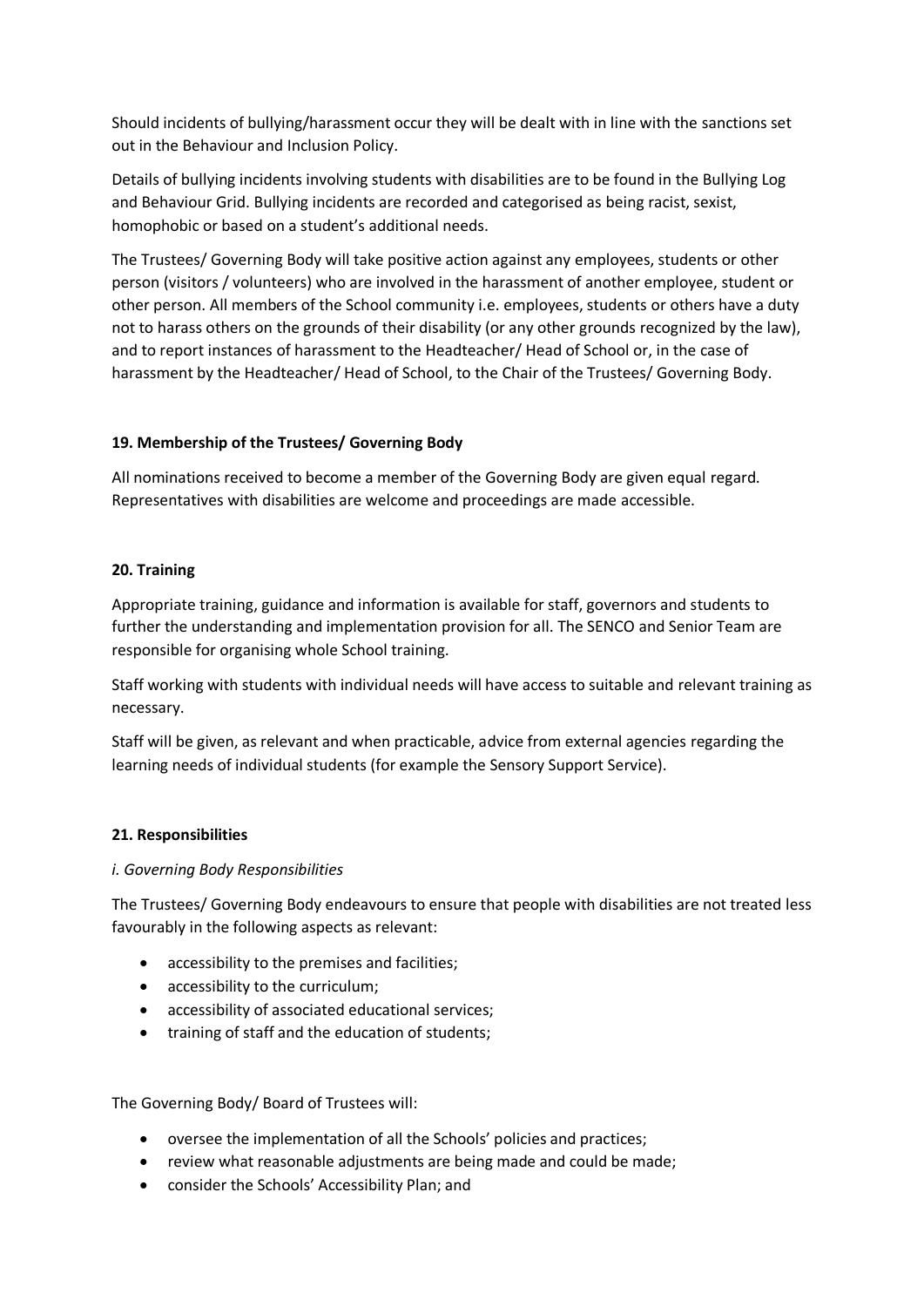• review the Plan annually.

The Trustees/ Governing Body is also responsible for the appointment of a SEND link governor. The link governor covers SEND provision, and has additional responsibilities in overseeing the implementation, review & monitoring and future development of this policy and Accessibility Plan.

## *ii. Headteacher/ Exec Headteacher Responsibilities*

The Headteacher/ Exec Headteacher will:

- along with the Trustees/ Governing Body ensure the implementation of the policy;
- report progress as required to the Trustees/ Governing Body
- ensure that the Accessibility Plan has been reviewed periodically and updated annually, or as necessary, and report progress to the governing body;
- ensure that regular liaison with parents/carers of students with additional needs takes place.

# *iii. Leadership Team Responsibilities comprise;*

- the positive promotion and implementation of the policy;
- specific staff with responsibility for various aspects of the policy (see Accessibility Plan for details);
- the member of staff with responsibility for staff induction (the Deputy/ Assistant Headteacher; Support and Guidance.)

## *iv. SENCO Responsibilities are;*

- to provide access to regular relevant training opportunities & updates;
- to undertake SEND annual reviews and reporting, in addition to on-going and regular monitoring.

## *v. Staff with responsibilities (e.g. Heads of Department/ Subject) are;*

- implementation of the policy / scheme and reporting, recording as appropriate.
- staff development within their area.
- Ensuring departments are sufficiently resourced to meet the needs of all learners

## *vi. Teaching and Support Staff Responsibilities are;*

- familiarity with the policy / scheme and assist in its implementation;
- to undertake training as relevant and directed.
- Ensure teaching spaces are suitable and capable of meeting the needs of all learners

## **22. Accessibility Plan**

Our Accessibility Plan aims to;